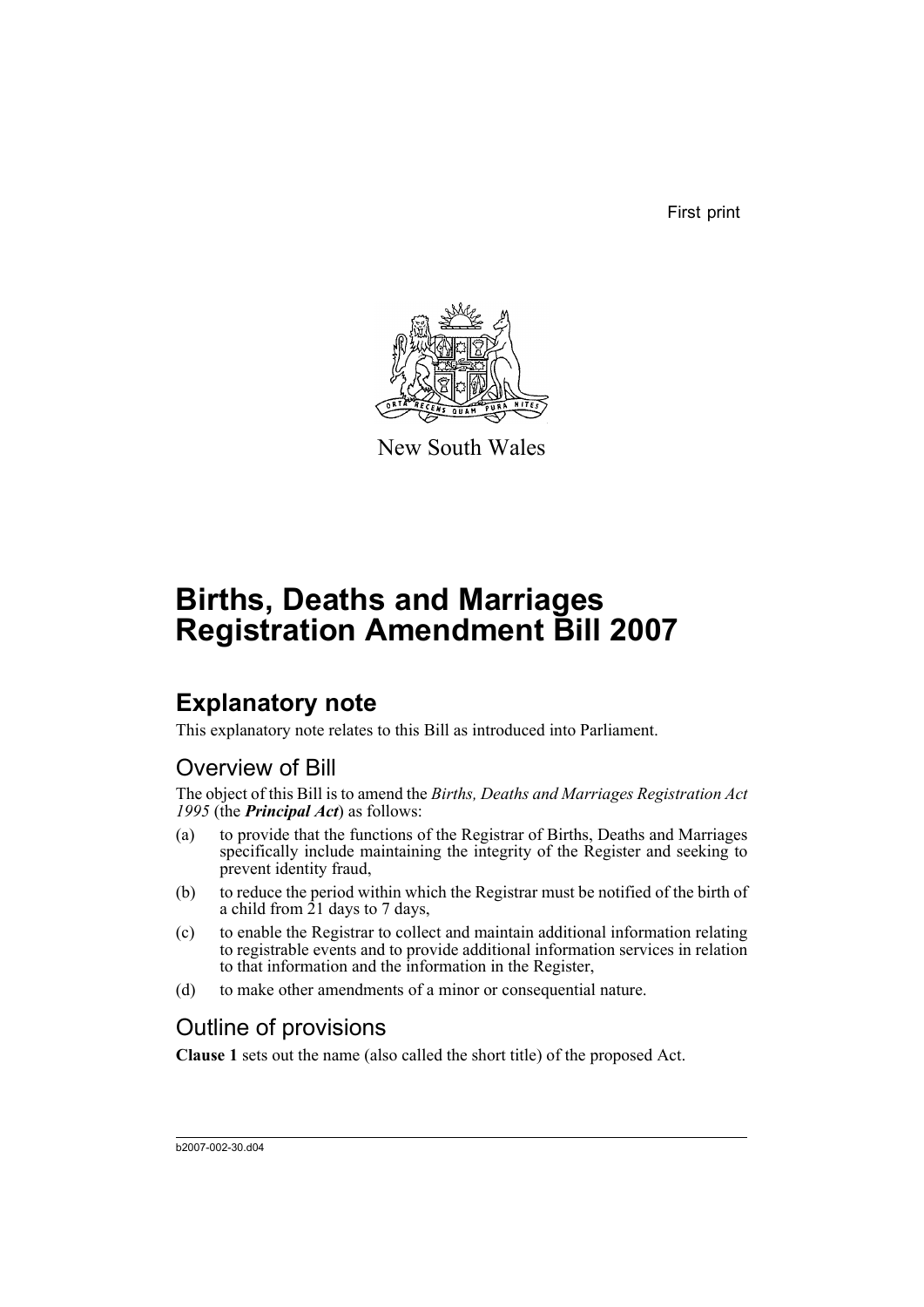Explanatory note

**Clause 2** provides for the commencement of the proposed Act on the date of assent to the proposed Act, except in relation to the reduced period for notifying the Registrar of the birth of a child.

**Clause 3** is a formal provision that gives effect to the amendments to the *Births, Deaths and Marriages Registration Act 1995* set out in Schedule 1.

**Clause 4** provides for the repeal of the proposed Act after all the amendments made by the proposed Act have commenced. Once the amendments have commenced the proposed Act will be spent and section 30 of the *Interpretation Act 1987* provides that the repeal of an amending Act does not affect the amendments made by that Act.

### **Schedule 1 Amendments**

**Schedule 1 [1]** inserts a new general function for the Registrar of maintaining the integrity of the Register under the Principal Act and seeking to prevent identity fraud.

**Schedule 1 [2]** reduces the notice period within which the chief executive officer of the hospital concerned, or the responsible doctor or midwife, must notify the Registrar of a live birth from 21 days to 7 days.

**Schedule 1 [3] and [4]** provide that a child's primary care-giver (rather than a child's guardian) may apply for registration of a change of the child's name. The meaning of "primary care-giver" is based on the definition contained in section 3 of the *Children and Young Persons (Care and Protection) Act 1998*.

**Schedule 1 [5]** inserts proposed Division 5 of Part 8 into the Principal Act to enable the Registrar to collect and maintain separate records of information relating to registrable events (other than registrable information) and to allow the Registrar to provide additional information services in relation to that information or the information in the Register. A charge for such additional information services may be determined by the Registrar or fixed by, or determined in accordance with, the regulations.

**Schedule 1 [6]** enables regulations of a savings and transitional nature to be made as a consequence of the proposed Act. **Schedule 1 [7]** is a consequential amendment.

**Schedule 1 [8]** provides that the change in the required period for notifying a birth only applies to births occurring after the commencement of the proposed amendment.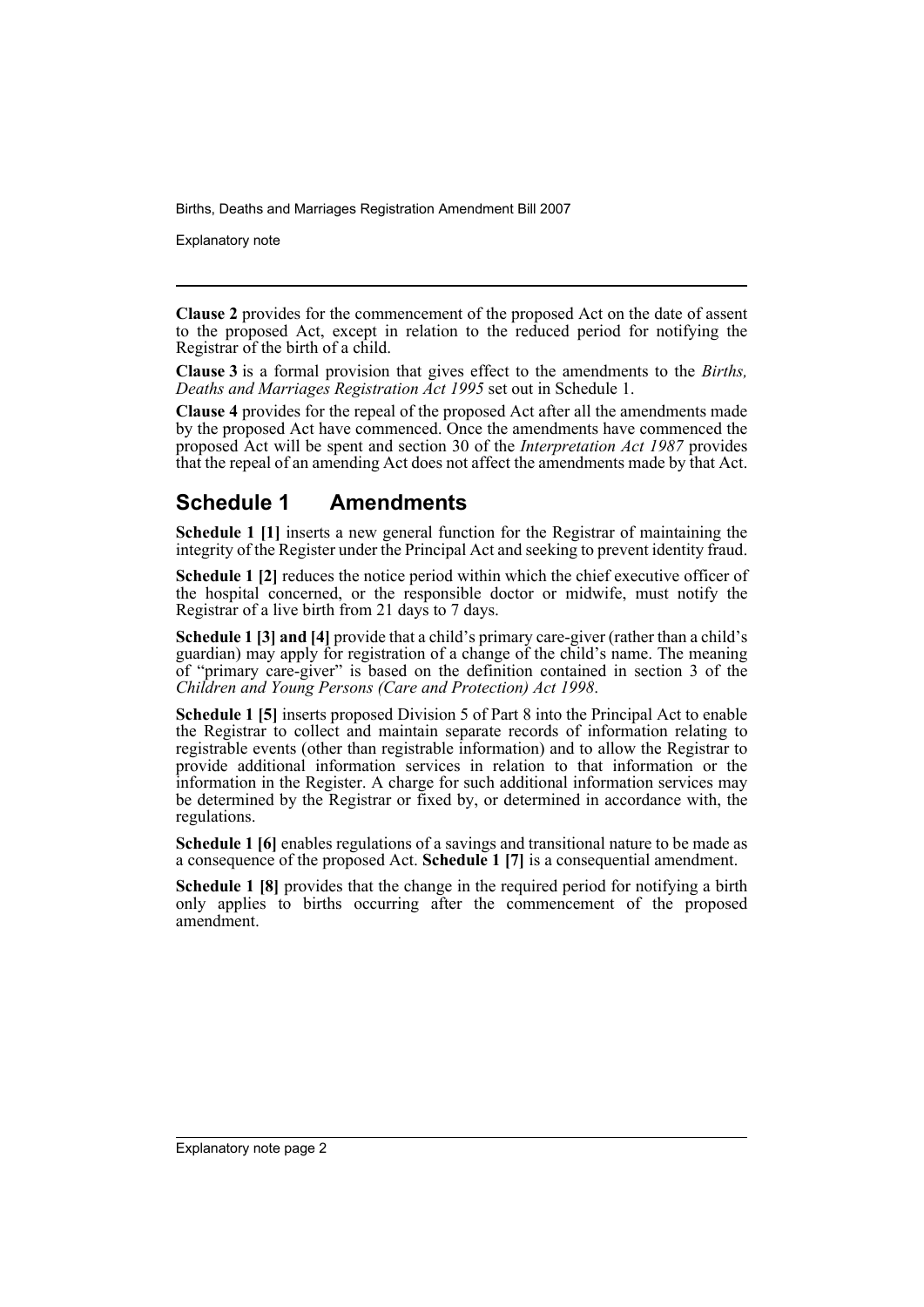First print



New South Wales

# **Births, Deaths and Marriages Registration Amendment Bill 2007**

## **Contents**

|   |                                                                          | Page |
|---|--------------------------------------------------------------------------|------|
|   | Name of Act                                                              |      |
|   | Commencement                                                             | 2.   |
| 3 | Amendment of Births, Deaths and Marriages Registration<br>Act 1995 No 62 |      |
| 4 | Repeal of Act                                                            | 2    |
|   | Schedule 1 Amendments                                                    | 3    |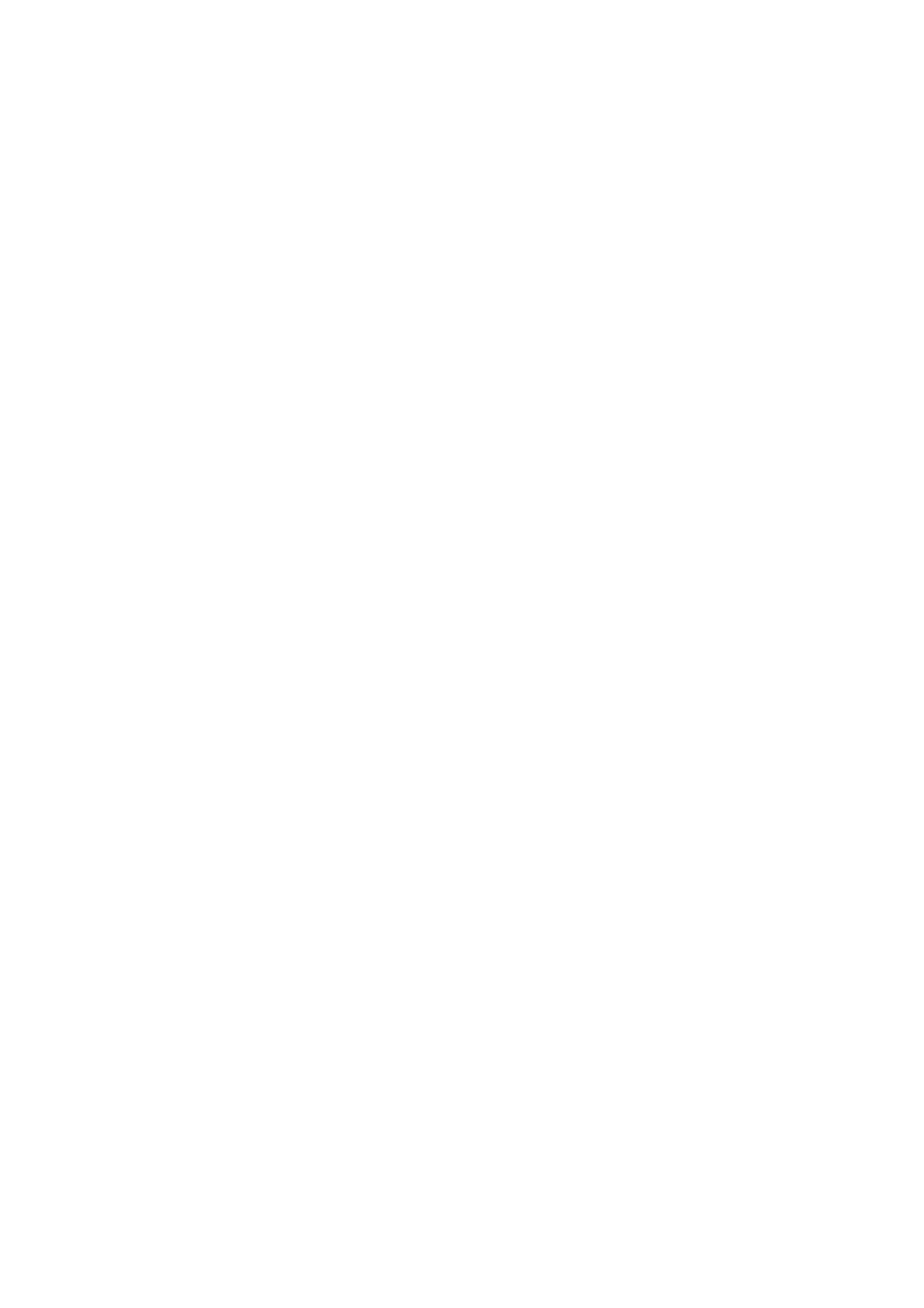

New South Wales

# **Births, Deaths and Marriages Registration Amendment Bill 2007**

No , 2007

### **A Bill for**

An Act to amend the *Births, Deaths and Marriages Registration Act 1995* to make further provision with respect to the time within which births are required to be notified and to the functions of the Registrar; and for other purposes.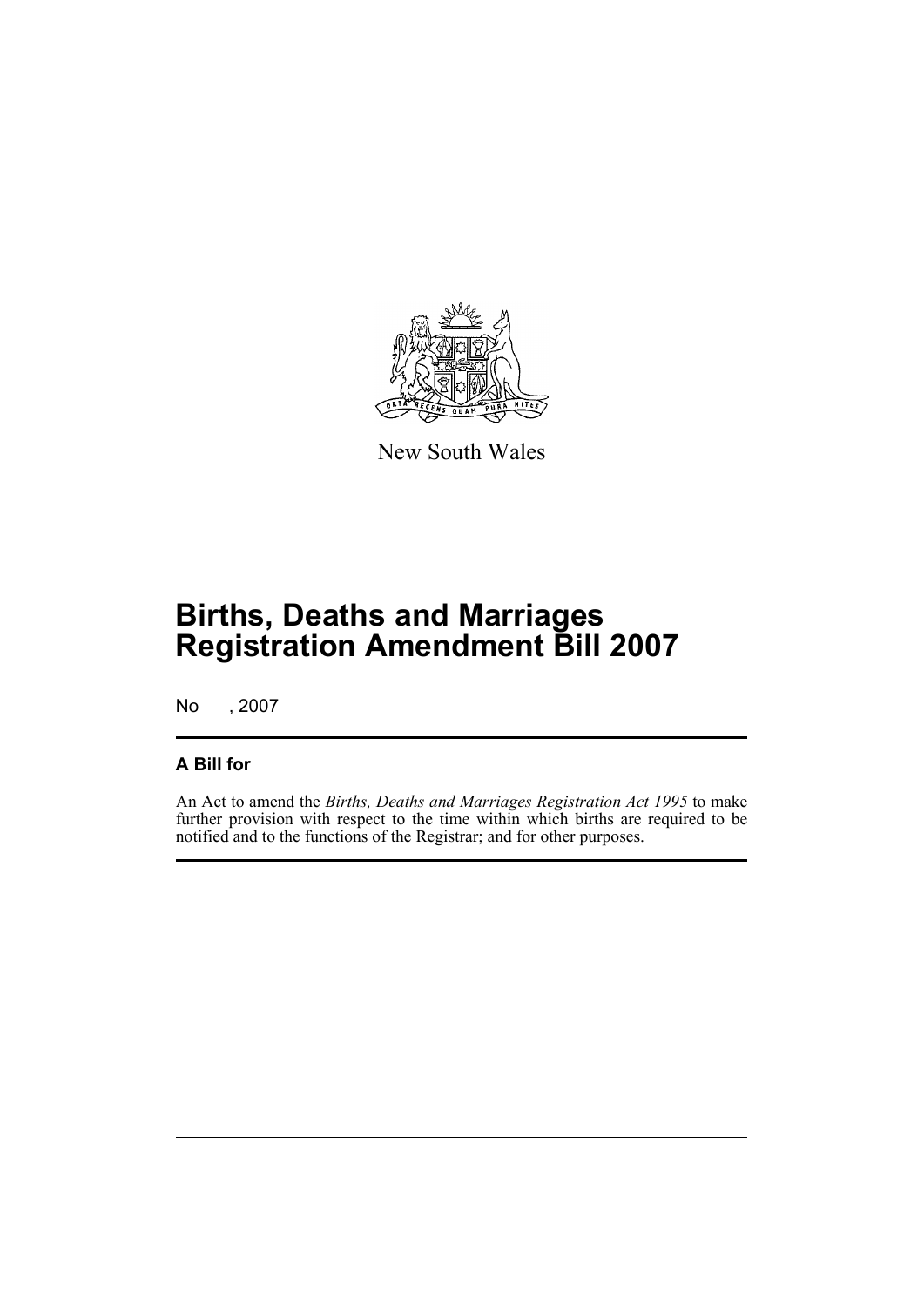<span id="page-5-3"></span><span id="page-5-2"></span><span id="page-5-1"></span><span id="page-5-0"></span>

|              |                                                                       | The Legislature of New South Wales enacts:                                                                                                                | 1                   |
|--------------|-----------------------------------------------------------------------|-----------------------------------------------------------------------------------------------------------------------------------------------------------|---------------------|
| 1            | Name of Act                                                           |                                                                                                                                                           |                     |
|              |                                                                       | This Act is the <i>Births, Deaths and Marriages Registration Amendment</i><br>Act 2007.                                                                   | 3<br>$\overline{4}$ |
| $\mathbf{2}$ | Commencement                                                          |                                                                                                                                                           | 5                   |
|              | (1)                                                                   | This Act commences on the date of assent to this Act, except as<br>provided by subsection (2).                                                            | 6<br>$\overline{7}$ |
|              | (2)                                                                   | Schedule 1 $[2]$ and $[8]$ commence on a day to be appointed by<br>proclamation.                                                                          | 8<br>9              |
| 3            | Amendment of Births, Deaths and Marriages Registration Act 1995 No 62 |                                                                                                                                                           |                     |
|              |                                                                       | The Births, Deaths and Marriages Registration Act 1995 is amended as<br>set out in Schedule 1.                                                            | 11<br>12            |
| 4            | <b>Repeal of Act</b>                                                  |                                                                                                                                                           |                     |
|              | (1)                                                                   | This Act is repealed on the day following the day on which all of the<br>provisions of this Act have commenced.                                           | 14<br>15            |
|              | (2)                                                                   | The repeal of this Act does not, because of the operation of section 30<br>of the <i>Interpretation Act 1987</i> , affect any amendment made by this Act. | 16<br>17            |
|              |                                                                       |                                                                                                                                                           |                     |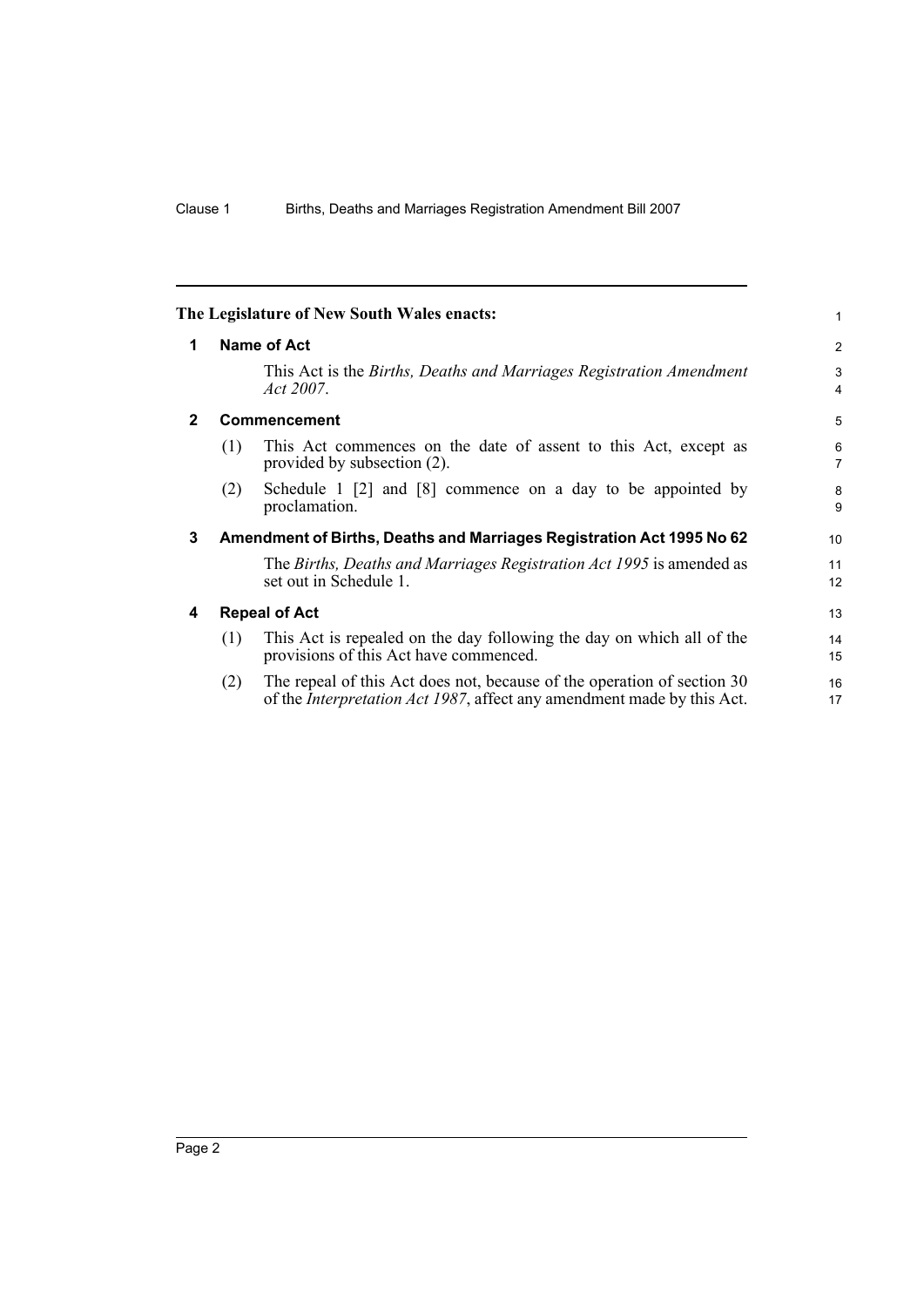Amendments Schedule 1

(Section 3)

1

2

## <span id="page-6-0"></span>**Schedule 1 Amendments**

| [1] |                                                                           |                       | <b>Section 6 Registrar's general functions</b>                                                                                                                                                                                                                                                                               | $\ensuremath{\mathsf{3}}$  |
|-----|---------------------------------------------------------------------------|-----------------------|------------------------------------------------------------------------------------------------------------------------------------------------------------------------------------------------------------------------------------------------------------------------------------------------------------------------------|----------------------------|
|     |                                                                           |                       | Insert after section $6$ (a):                                                                                                                                                                                                                                                                                                | 4                          |
|     |                                                                           |                       | (a1)<br>to maintain the integrity of the Register and to seek to<br>prevent identity fraud associated with the Register and the<br>information extracted from the Register, and                                                                                                                                              | $\sqrt{5}$<br>6<br>7       |
| [2] |                                                                           |                       | <b>Section 12 Notification of births</b>                                                                                                                                                                                                                                                                                     | 8                          |
|     | Omit "21 days" from section $12(2)$ (a). Insert instead "7 days".         |                       |                                                                                                                                                                                                                                                                                                                              |                            |
| [3] |                                                                           |                       | Section 28 Application to register change of child's name                                                                                                                                                                                                                                                                    | 10                         |
|     | Omit "guardian" from section 28 (2). Insert instead "primary care-giver". |                       |                                                                                                                                                                                                                                                                                                                              |                            |
| [4] |                                                                           | <b>Section 28 (6)</b> |                                                                                                                                                                                                                                                                                                                              | 12                         |
|     | Insert after section $28(5)$ :                                            |                       |                                                                                                                                                                                                                                                                                                                              |                            |
|     |                                                                           | (6)                   | In this section, <i>primary care-giver</i> , in relation to a child, means a<br>person who is primarily responsible for the care and control,<br>including the day-to-day care and control, of the child (whether<br>or not that person is the person with parental responsibility or<br>care responsibility for the child). | 14<br>15<br>16<br>17<br>18 |
| [5] | Part 8, Division 5                                                        |                       |                                                                                                                                                                                                                                                                                                                              | 19                         |
|     | Insert after Division 4:                                                  |                       |                                                                                                                                                                                                                                                                                                                              | 20                         |
|     |                                                                           | <b>Division 5</b>     | <b>Additional information and services</b>                                                                                                                                                                                                                                                                                   | 21                         |
|     | 55A                                                                       |                       | Registrar may collect and maintain other information                                                                                                                                                                                                                                                                         | 22                         |
|     |                                                                           | (1)                   | The Registrar may collect and maintain records of information,<br>other than registrable information, relating to registrable events.                                                                                                                                                                                        | 23<br>24                   |
|     |                                                                           | (2)                   | Records maintained under this section must be kept separately<br>from the Register.                                                                                                                                                                                                                                          | 25<br>26                   |
|     |                                                                           | (3)                   | The Registrar may include information in the records maintained<br>under this section at the request of a person interested in the<br>registrable event to which the information relates or on the<br>Registrar's own initiative.                                                                                            | 27<br>28<br>29<br>30       |
|     |                                                                           | (4)                   | Sections 46 (3) and 48 apply to any records maintained under this<br>section as if they were part of the Register.                                                                                                                                                                                                           | 31<br>32                   |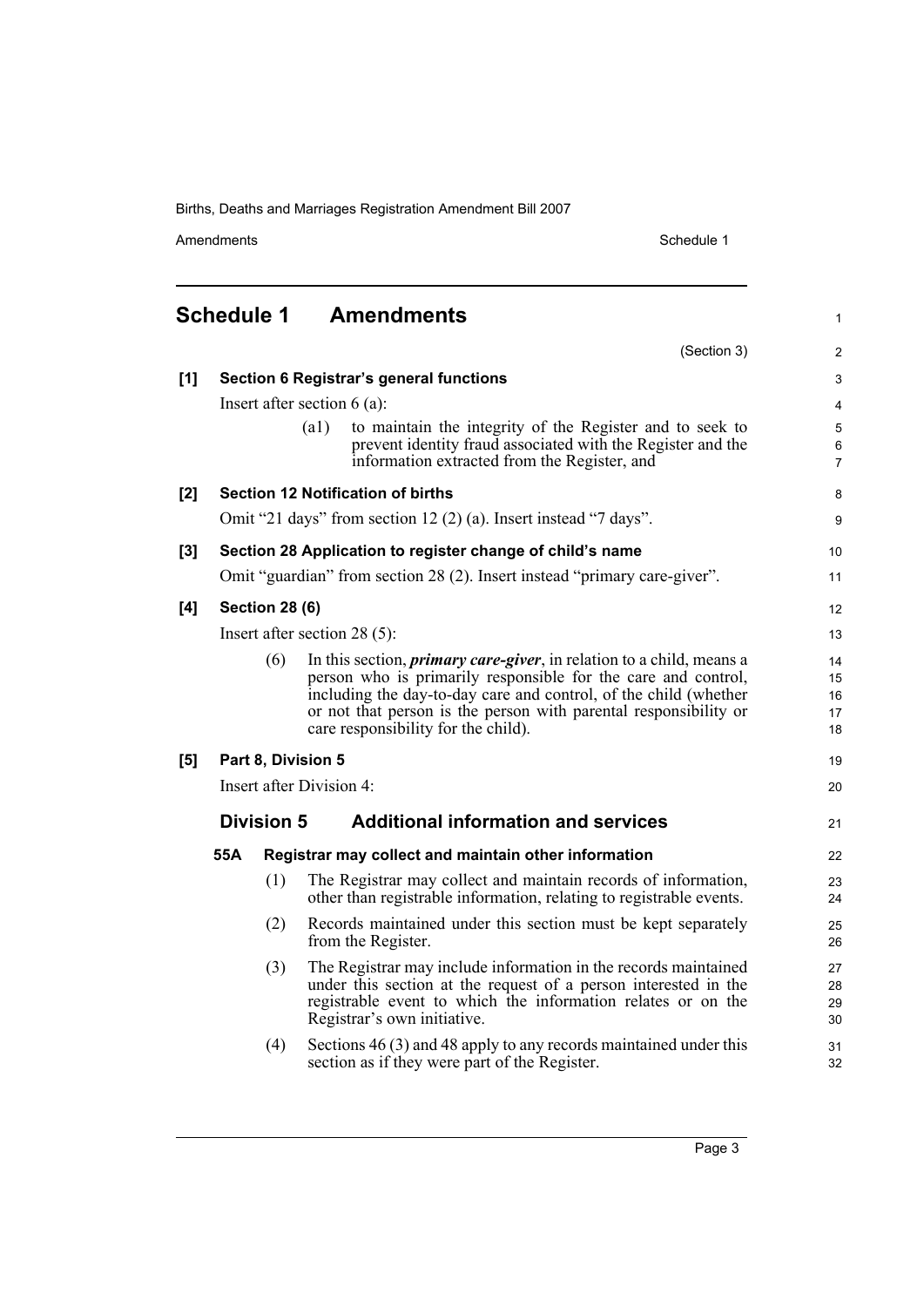1

Schedule 1 Amendments

#### **55B Additional information services in relation to information in Register and other information**

|     | Register and other information                      |                                                                                                                                                                                                                                                                                                                     | 2                                  |
|-----|-----------------------------------------------------|---------------------------------------------------------------------------------------------------------------------------------------------------------------------------------------------------------------------------------------------------------------------------------------------------------------------|------------------------------------|
|     | (1)                                                 | In this section, <i>additional information services</i> means services<br>relating to the information in the Register or any other<br>information collected and maintained under section 55A that are<br>additional to the services otherwise provided by the Registrar<br>under this Act, including the following: | 3<br>4<br>5<br>6<br>$\overline{7}$ |
|     |                                                     | the provision of information relating to a registrable event<br>(a)<br>in the form of a decorative certificate or other document,                                                                                                                                                                                   | 8<br>9                             |
|     |                                                     | the provision of historical and genealogical information.<br>(b)                                                                                                                                                                                                                                                    | 10                                 |
|     | (2)                                                 | The Registrar may enter into an arrangement for the provision of<br>additional information services.                                                                                                                                                                                                                | 11<br>12                           |
|     | (3)                                                 | The charge for providing an additional information service is:                                                                                                                                                                                                                                                      | 13                                 |
|     |                                                     | except as provided by paragraph (b), the amount<br>(a)<br>determined by the Registrar, or                                                                                                                                                                                                                           | 14<br>15                           |
|     |                                                     | if the regulations under section 54 so provide, the amount<br>(b)<br>fixed by, or determined in accordance with, the<br>regulations.                                                                                                                                                                                | 16<br>17<br>18                     |
|     |                                                     | The charge is not required to bear any relation to the cost of<br>providing the service.                                                                                                                                                                                                                            | 19<br>20                           |
|     | (4)                                                 | In providing additional information services, the Registrar must,<br>as far as practicable, protect the persons to whom the information<br>concerned relates from unjustified intrusion on their privacy.                                                                                                           | 21<br>22<br>23                     |
| [6] |                                                     | Schedule 3 Savings, transitional and other provisions                                                                                                                                                                                                                                                               | 24                                 |
|     | Omit "this Act." from clause 1 (1). Insert instead: |                                                                                                                                                                                                                                                                                                                     |                                    |
|     |                                                     | the following Acts:                                                                                                                                                                                                                                                                                                 | 26                                 |
|     |                                                     | this Act                                                                                                                                                                                                                                                                                                            | 27                                 |
|     |                                                     | Births, Deaths and Marriages Registration Amendment Act 2007                                                                                                                                                                                                                                                        | 28                                 |
| [7] |                                                     | Schedule 3, clause 1 (3)                                                                                                                                                                                                                                                                                            | 29                                 |
|     |                                                     | Omit "this Act". Insert instead "the Act concerned".                                                                                                                                                                                                                                                                | 30                                 |